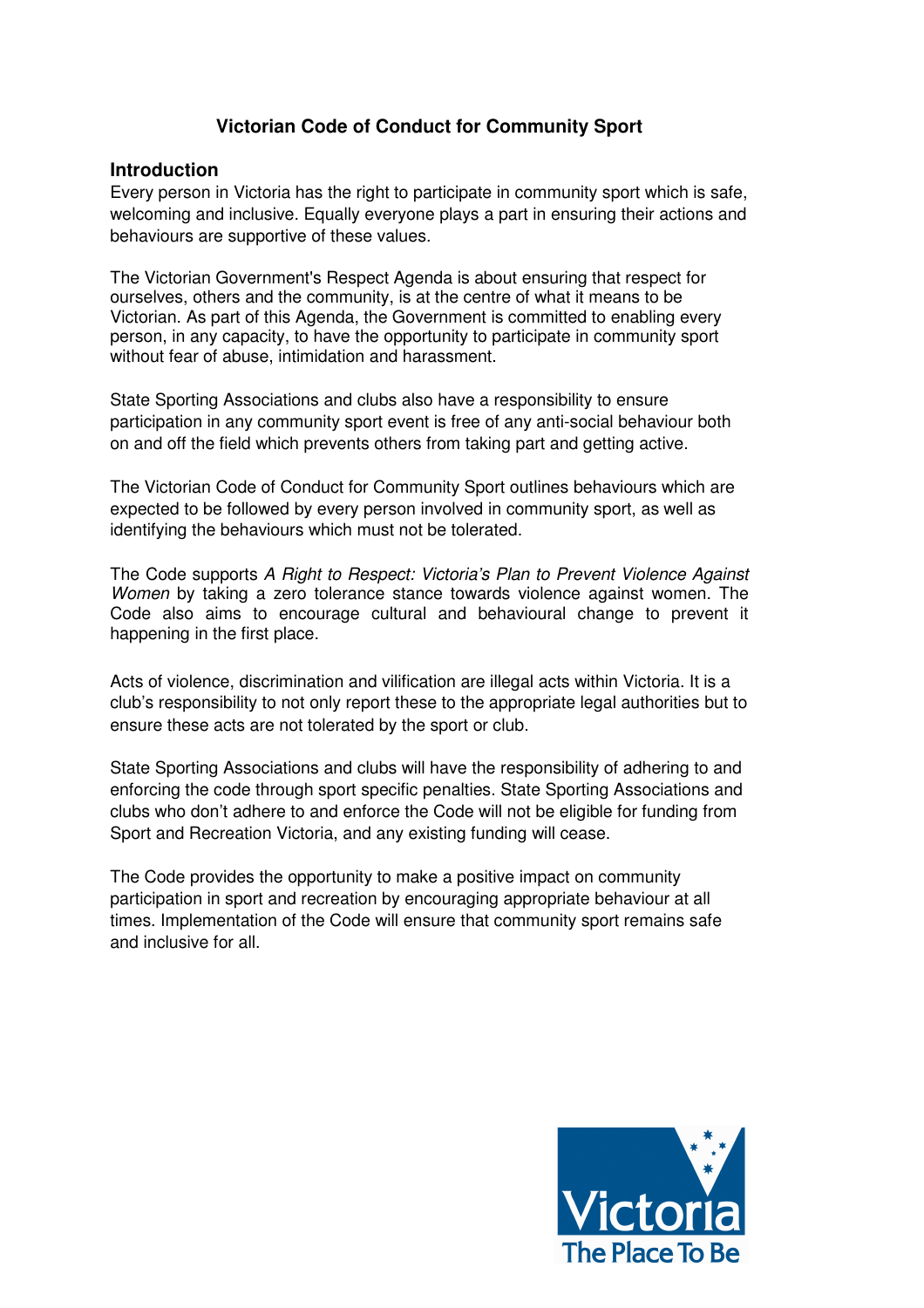# **Code of Conduct**

Every person: spectator, player, club member, official, participant, administrator, coach, parent or member of the community involved with the sport, should work to ensure:

- inclusion of every person regardless of their age, gender or sexual orientation
- inclusion of every person regardless of their race, culture or religion
- opportunities for people of all abilities to participate in the sport and develop to their full potential
- respect is shown towards others, the club and the broader community
- a safe and inclusive environment for all
- elimination of violent and abusive behaviour
- protection from sexual harassment or intimidation.

This Code applies to community sport, training and club sanctioned activities.

## **Breaches of the Code**

Penalties will be issued once the breach has been confirmed through an appropriate assessment process by the relevant State Sporting Association or club. The following behaviours are considered breaches of the Code:

- Violent or abusive behaviour towards another person.
- Vilification of any kind towards another person.
- Discrimination against another person based on their age, gender or sexual orientation.
- Discrimination against another person based on their race, culture, religion or any other irrelevant personal characteristic.
- Sexual harassment or intimidation of another person.
- Victimisation of another person for exercising their rights through the Code of Conduct.
- Failure to maintain a safe environment.

## **State Sporting Association responsibility**

The responsibility of a State Sporting Association through the Code of Conduct is to:

- promote the Code of Conduct to all persons involved in the sport or club
- ensure reporting and assessment processes are in place to identify and penalise breaches of the Code